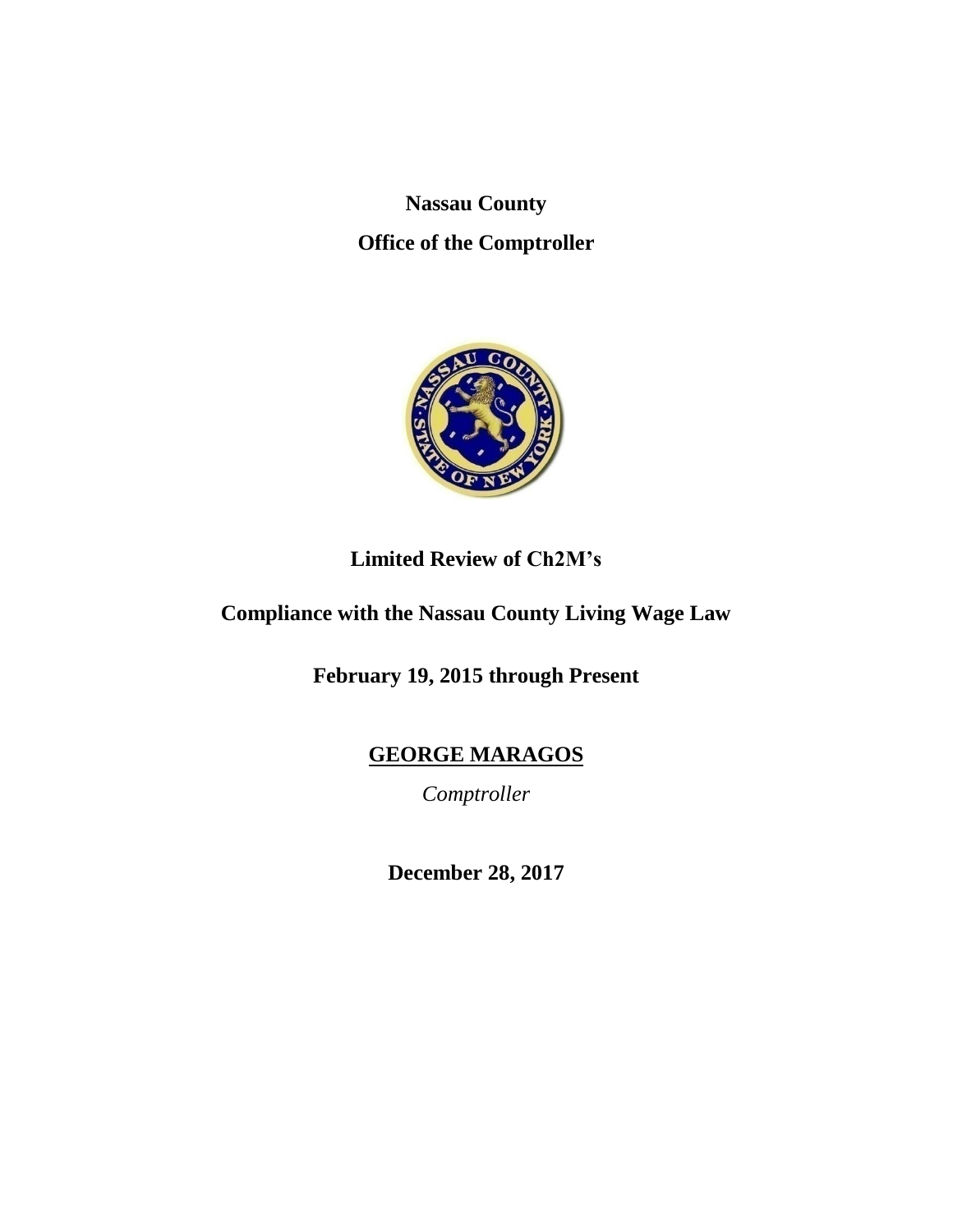## **NASSAU COUNTY** *OFFICE OF THE COMPTROLLER*

## **George Maragos**

*Comptroller*

James A. Garner *Chief Deputy Comptroller*

Sergio Blanco, Esq. *Deputy Comptroller - Legal*

Emmanuel Asse *Public Relation and Communications*

## **Audit Staff**

JoAnn Greene, MBA, CPA *Director of Field Audit*

Aurora Scifo, CPA *Assistant Director of Field Audit*

Denise Gianotti *Field Auditor III* Salvatore Ubaldini *Field Auditor II*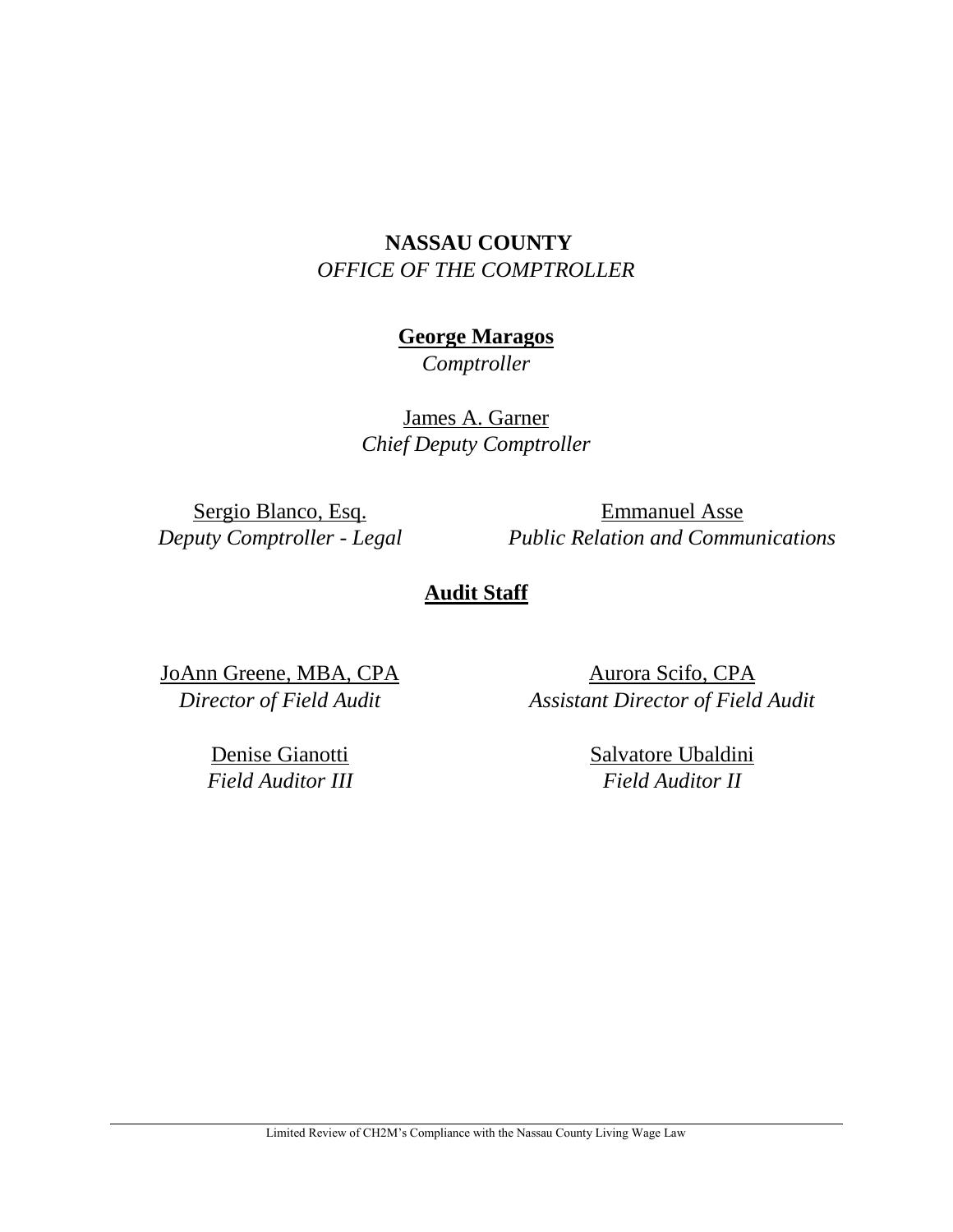## **Introduction:**

Nassau County ("County") initiated a personal services agreement with CH2M to provide Construction Management Services for the Bay Park Sewage Treatment Plant Electrical Distribution system. Approximately 56 employees worked under this contract. Payments to CH2M amounted to \$3.6 million for the period June 8, 2015 – February 24, 2017.

#### **Purpose:**

The objective of this review was to determine whether CH2M was in compliance with the County's Living Wage Law ("Law") and the related Rules<sup>1</sup> for its employees who perform work under its contract with Nassau County by paying them at least the Living Wage rate and providing the Law's required compensated time off.

### **Key Findings:**

 $\overline{a}$ 

- The hourly rates paid to two employees were less than the rates mandated by the Living Wage law resulting in \$292 in underpayments.
- DPW approved wage rates that were far below the Nassau County Living Wage rate.

#### **Key Recommendations:**

- CH2M compensate the two employees the amounts owed and provide proof of payment to the Comptroller's Office.
- The Department of Public Works approve employee hourly wages that are in accordance with the Nassau County Living Wage Law

#### *\*\*\*\*\**

The matters covered in this report have been discussed with the officials of CH2M and Nassau County's Department of Public Works. On October 30, 2017, we submitted the draft findings to CH2M and DPW for their response. CH2M and DPW responded on November  $28<sup>th</sup>$  and  $27<sup>th</sup>$ , respectively. Their responses and our follow up to their response can be found in Appendix A at the end of this report.

<sup>1</sup> Living Wage Law Rules of the Nassau County Comptroller and Rules of the Nassau County Executive.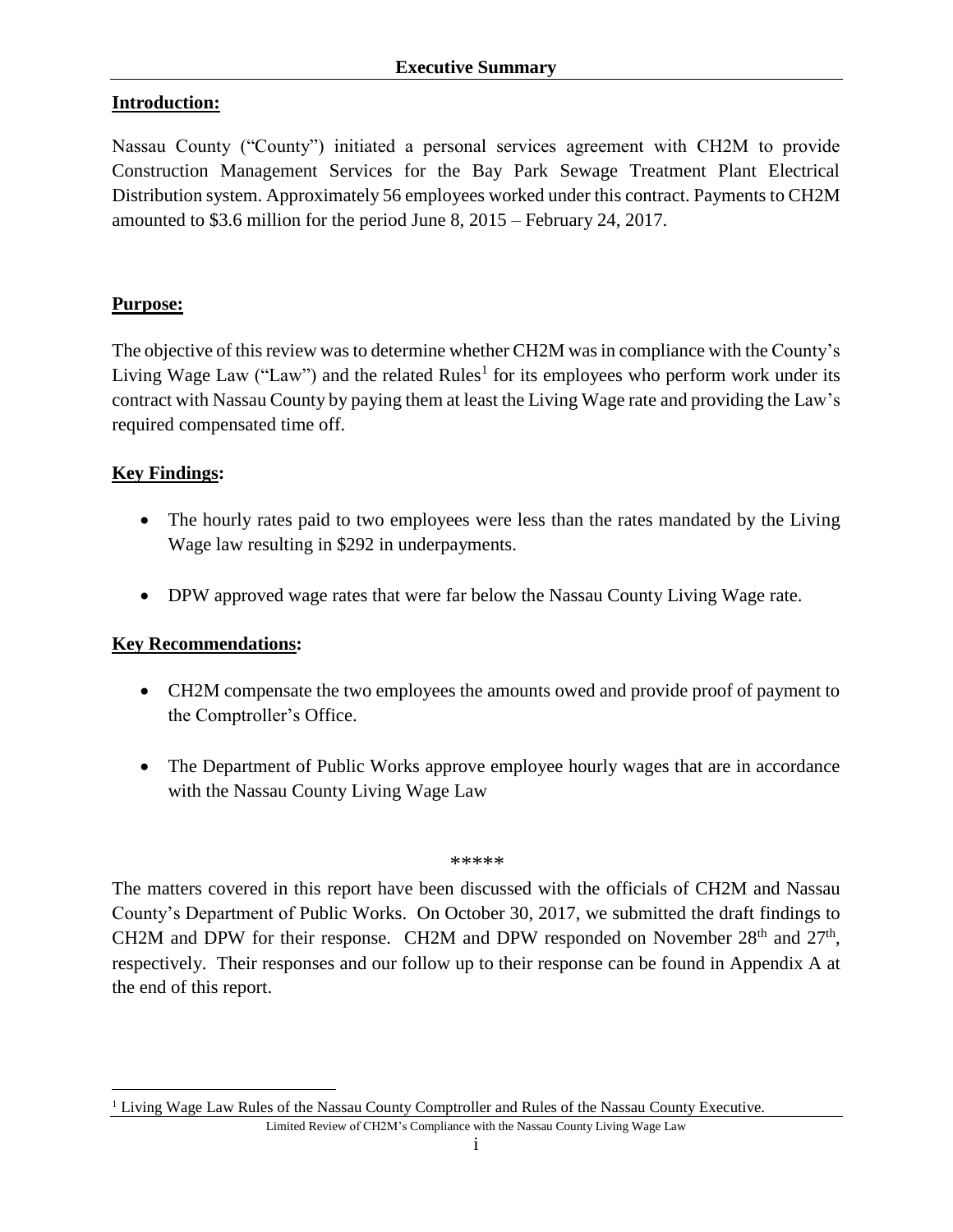# **Page**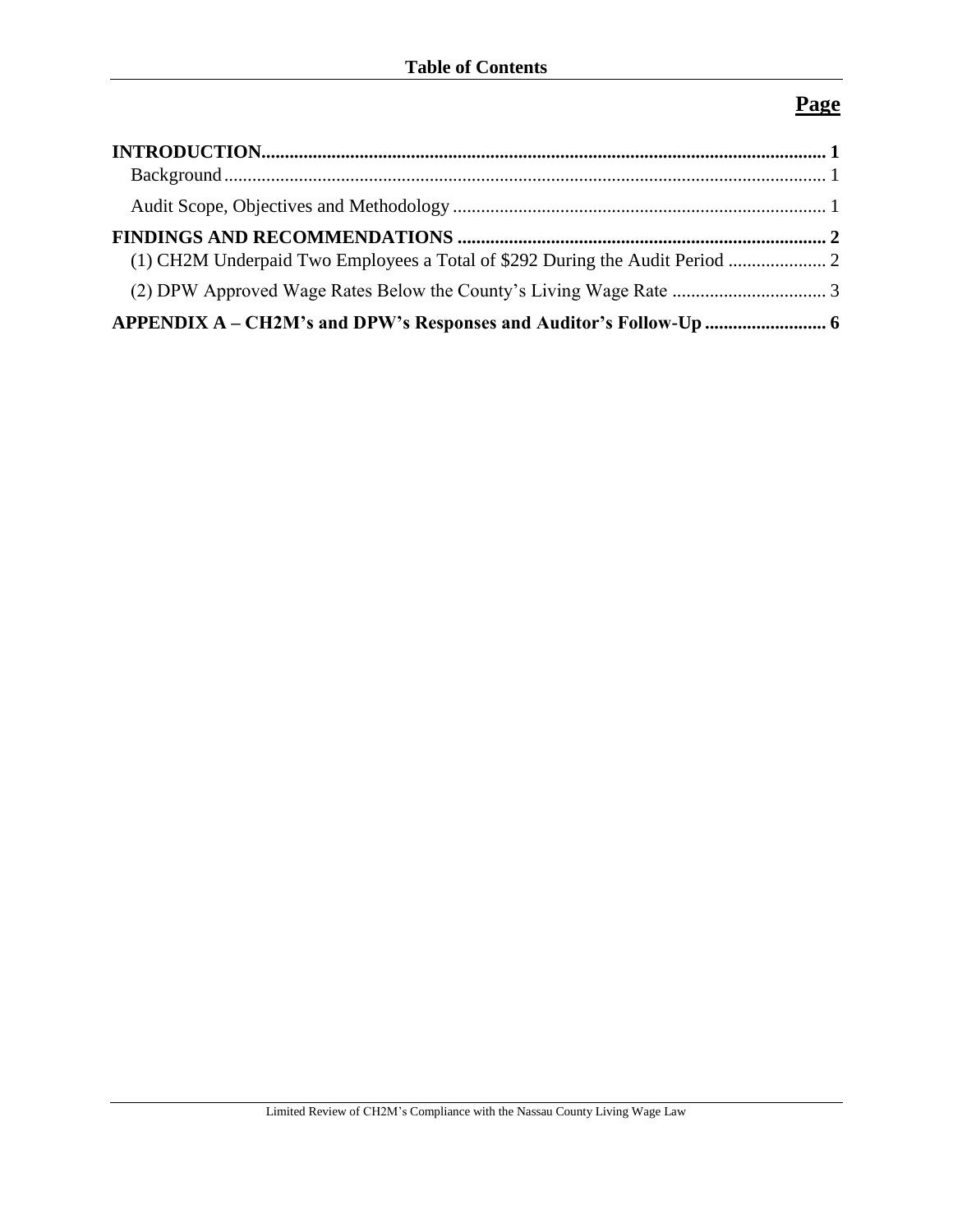## <span id="page-4-1"></span><span id="page-4-0"></span>**Background**

The Living Wage Law was enacted by the Nassau County Legislature to ensure that all employees of contractors that do business with Nassau County earn the living wage rate and receive health benefits or a health benefit supplement. Under the Law, full-time employees who work 40 hours per week are entitled to receive no less than 12 paid days off per year, while part-time employees who work at least 20 hours per week receive proportionate compensated days off<sup>2</sup>.

CH2M Hill Engineering, P.A. ("CH2M") is a global engineering and construction company that provides consulting, design construction and operation services for corporations and federal, state and local governments. On February 19, 2015, Nassau County ("County") initiated a personal services agreement with CH2M (CFPW15000001), to provide Construction Management Services for the Bay Park Sewage Treatment Plant Electrical Distribution system. The agreement includes furnishing resident engineers, inspectors, schedulers, cost estimators, evaluation of contractor claims and other construction related services. Payments to CH2M amounted to \$3.6 million for the period June 8, 2015 – February 24, 2017. Approximately 56 employees worked under this contract.

## <span id="page-4-2"></span>**Audit Scope, Objectives and Methodology**

In May 2017, the Comptroller's Office Vendor Claims unit reviewed some invoices that CH2M submitted for payment and noticed several employees of CH2M were being paid less than the Nassau County living wage and several employees paid for work on this contract were located in Poland.

The objective of the review was to determine whether CH2M was in compliance with the Nassau County Living Wage Law and its related Rules<sup>3</sup>. The review period was February 19, 2015 through present.

We reviewed CH2M's submitted claim vouchers and related supporting documentation, employee payroll records, and met with personnel. We examined approved claim vouchers for the period June 8, 2015-February 24, 2017 and corresponding employee payroll records for the period May 30, 2015 through February 24, 2017.

We believe our review provides a reasonable basis for the findings and recommendations contained herein.

 $\overline{a}$ 

Limited Review of CH2M's Compliance with the Nassau County Living Wage Law

<sup>&</sup>lt;sup>2</sup> Miscellaneous Laws of Nassau County-Title  $57 -$ Nassau County Living Wage Law

<sup>3</sup> Rules of the County Comptroller and Rules of the County Executive.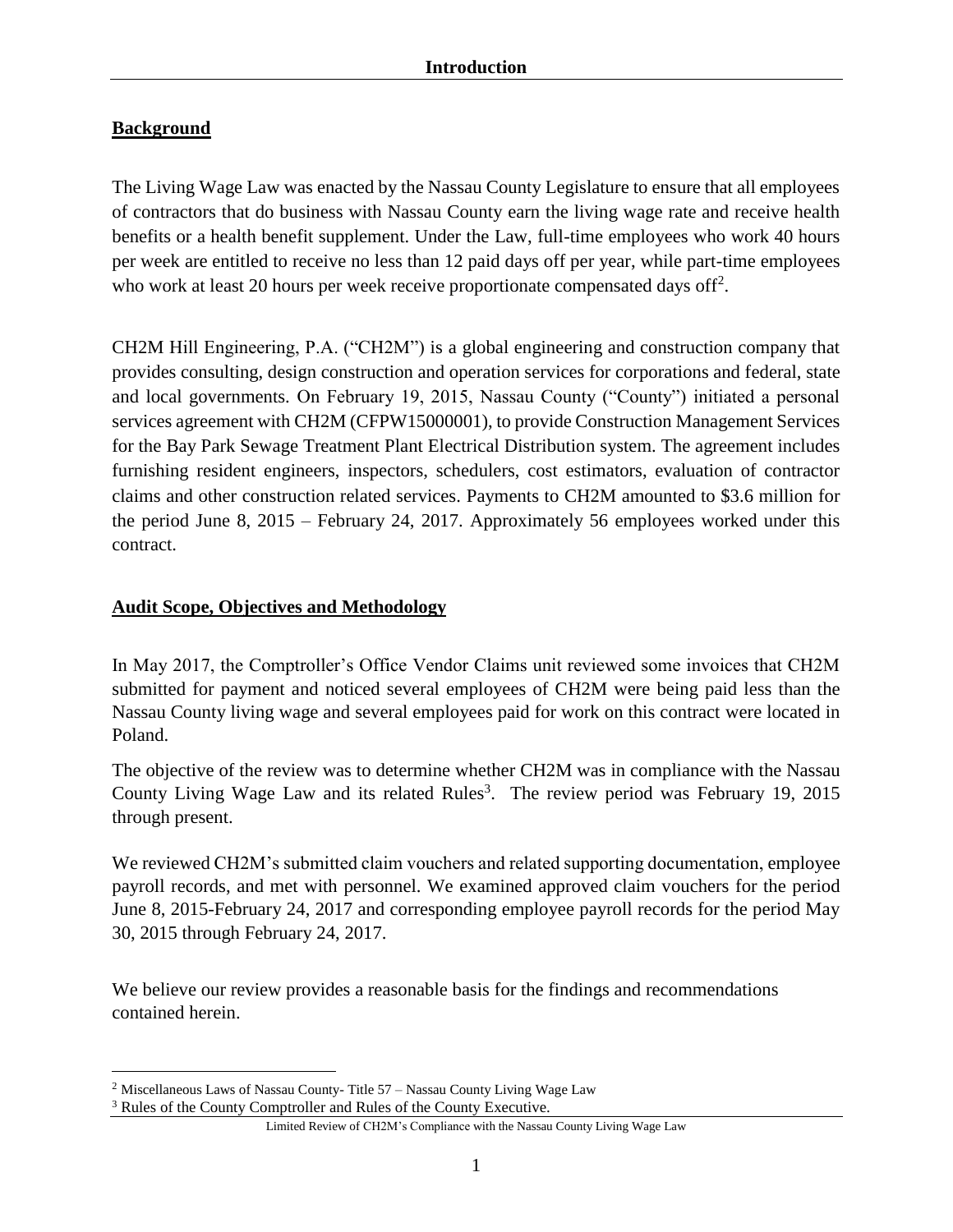## <span id="page-5-0"></span>**CH2M**

## **Audit Finding:**

## <span id="page-5-1"></span>**(1) CH2M Underpaid Two Employees a Total of \$292 During the Audit Period**

Our review revealed that the hourly rates paid to two employees were less than the rates mandated by the Living Wage law resulting in \$292 in underpayments. The two employees located in Poland performed administrative support functions. The employees worked a total of 136 hours under the contract. Employee A is due \$277.94 and employee B is due \$14.55.

Our review of the provision for accrued compensated time off for CH2M's employees noted that CH2M was in compliance with compensated time off policies for its employees. We also reviewed CH2M's employee benefits manual regarding the provisions for health insurance and found CH2M to be compliant with the Law.

### **Audit Recommendation:**

We recommend that CH2M compensate the two employees the amounts owed and provide proof of payment to the Comptroller's Office.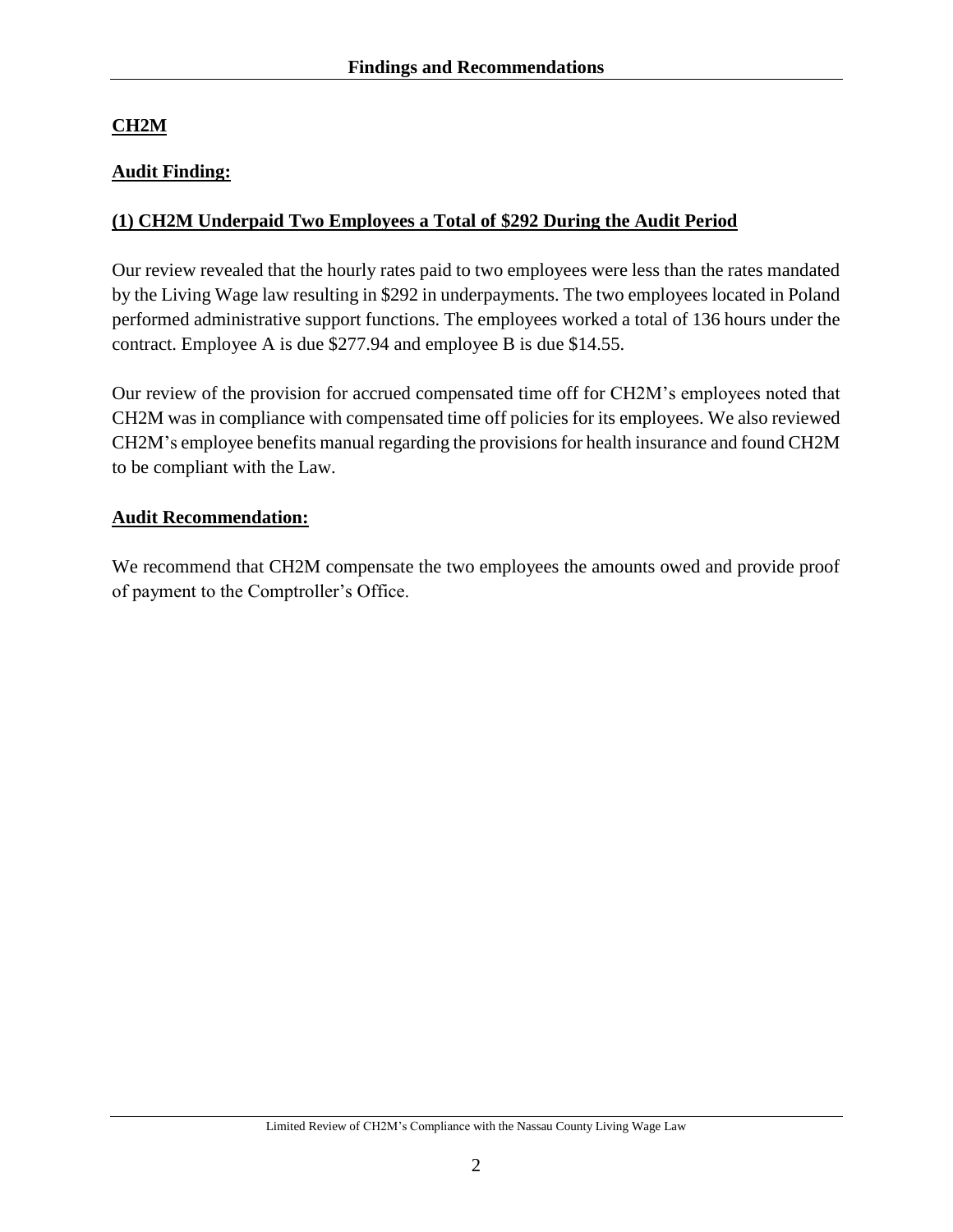### **Nassau County Department of Public Works ("DPW")**

#### **Audit Finding:**

#### <span id="page-6-0"></span>**(2) DPW Approved Wage Rates Below the County's Living Wage Rate**

Our review revealed that DPW approved wage rates that were far below the Nassau County Living Wage rate. See Exhibits I and II on pages 4 and 5 for the wage approval request letters signed by DPW authorizing the wages.

As a result, two CH2M employees who performed administrative support functions were paid below the Nassau County Living Wage rate as well as below Federal and State minimum wage rates. One employee was paid \$6.80 per hour and the other was paid \$11.65 per hour.

#### **Audit Recommendation:**

We recommend that the Department of Public Works approve employee hourly wages that are in accordance with the Nassau County Living Wage Law.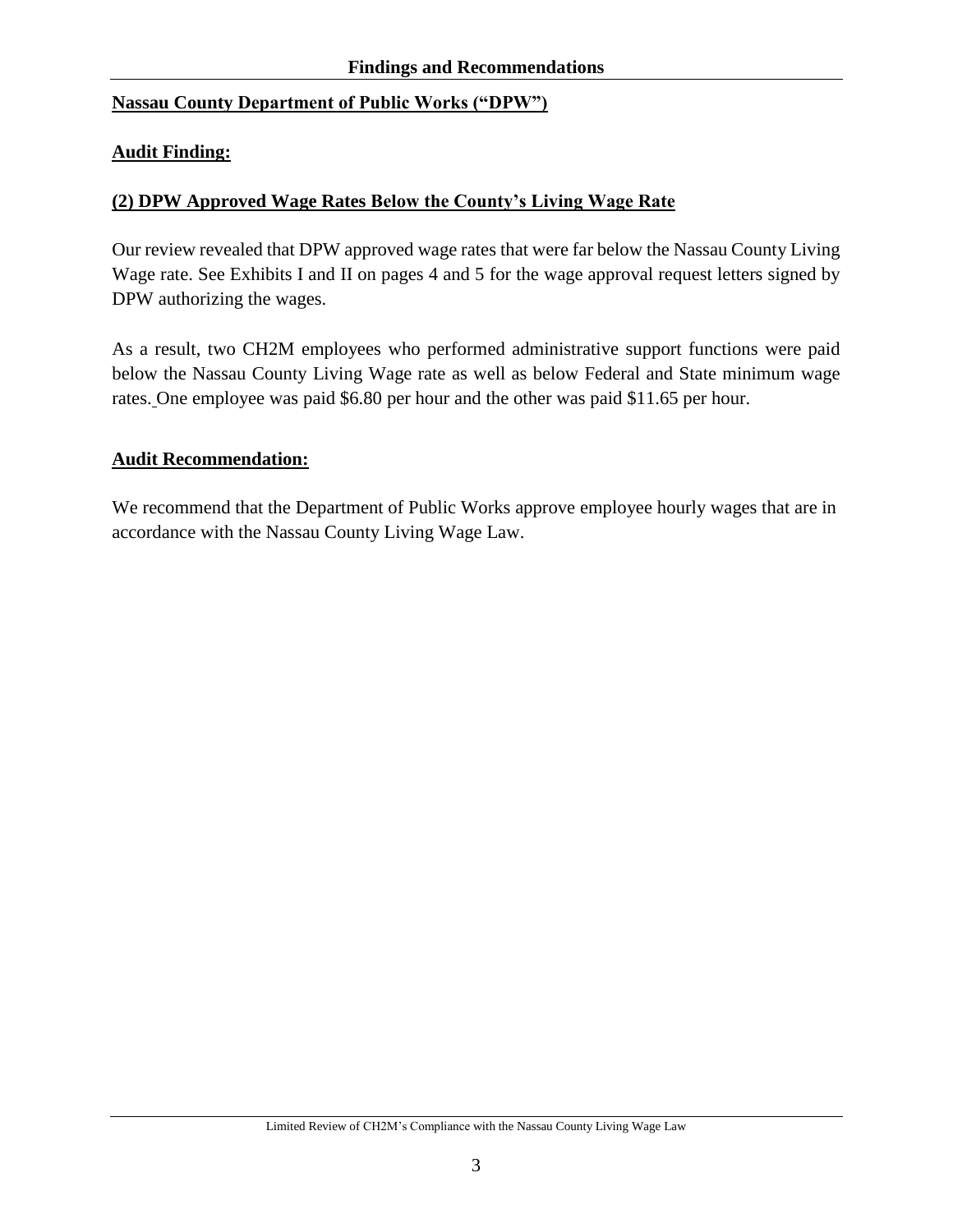#### **Exhibit I**

EDWARD P. MANGANO CCUNTY EXECUTIVE



**COUNTY OF NASSAU** 

SHILA SHAH-GAVNOUDIAS, P.E.

**COMMISSIONER** 

DEPARTMENT OF PUBLIC WORKS 1194 PROSPECT AVENUE WESTBURY, NEW YORK 11590-2723

February 23, 2017

CH2M New York 22 Cortland Street, 31st Floor New York, New York 10007

Vice President Att:

Re: Bay Park Sewage Treatment Plant £2/E3 CM Services Wage Approval Request

To Whom It May Concern:

We have reviewed the information contained in your letter dated January 29, 2016, and approve the wage rates of the following employees effective immediately, as follows:

| NAME. | 10 CUE<br>Civil/Mechanical Inspector   | MAXIMUM<br>\$55.00 | <b>Effective Date</b><br>October 1, 2016 |
|-------|----------------------------------------|--------------------|------------------------------------------|
|       | Project Administrative Support \$6.80. |                    | July $1, 2016$                           |
|       | Electrical Start-Up Lead               | \$59.53            | January 1, 2017                          |
|       | Electrical Inspector                   | \$46.00            | January 10, 2017                         |

Approval of additions to your staff for work on Nassau County projects will be considered subject to the terms of your agreement with us. However, the utilization of any of your employees for work on Nassau County projects will be done solely at the discretion of the Department of Public Works.

Regardless of the rates approved herein, the firm is still bound by the terms and conditions of the specific agreement(s) under which services are being provided including the hourly wage rate cap contained within such agreements(-).

Very truly yours.

hief Deputy Commissioner of Public Works

| c: | Commissioner of Public Works                                       |     |
|----|--------------------------------------------------------------------|-----|
|    | Deputy Commissioner of Public Works                                |     |
|    | Deputy Commissioner of Public Works                                |     |
|    | Assistant to Commissioner of Public Works                          |     |
|    | Fiscal Officer, Comptroller's Office                               |     |
|    | Accounts, Dept. of Public Works                                    |     |
|    | Inspector, Compareller's Office                                    |     |
|    | (912-33 Veige Rate letter- 01[21/2017]<br>K. Support Staff Author- | doc |

Limited Review of CH2M's Compliance with the Nassau County Living Wage Law

 $\overline{4}$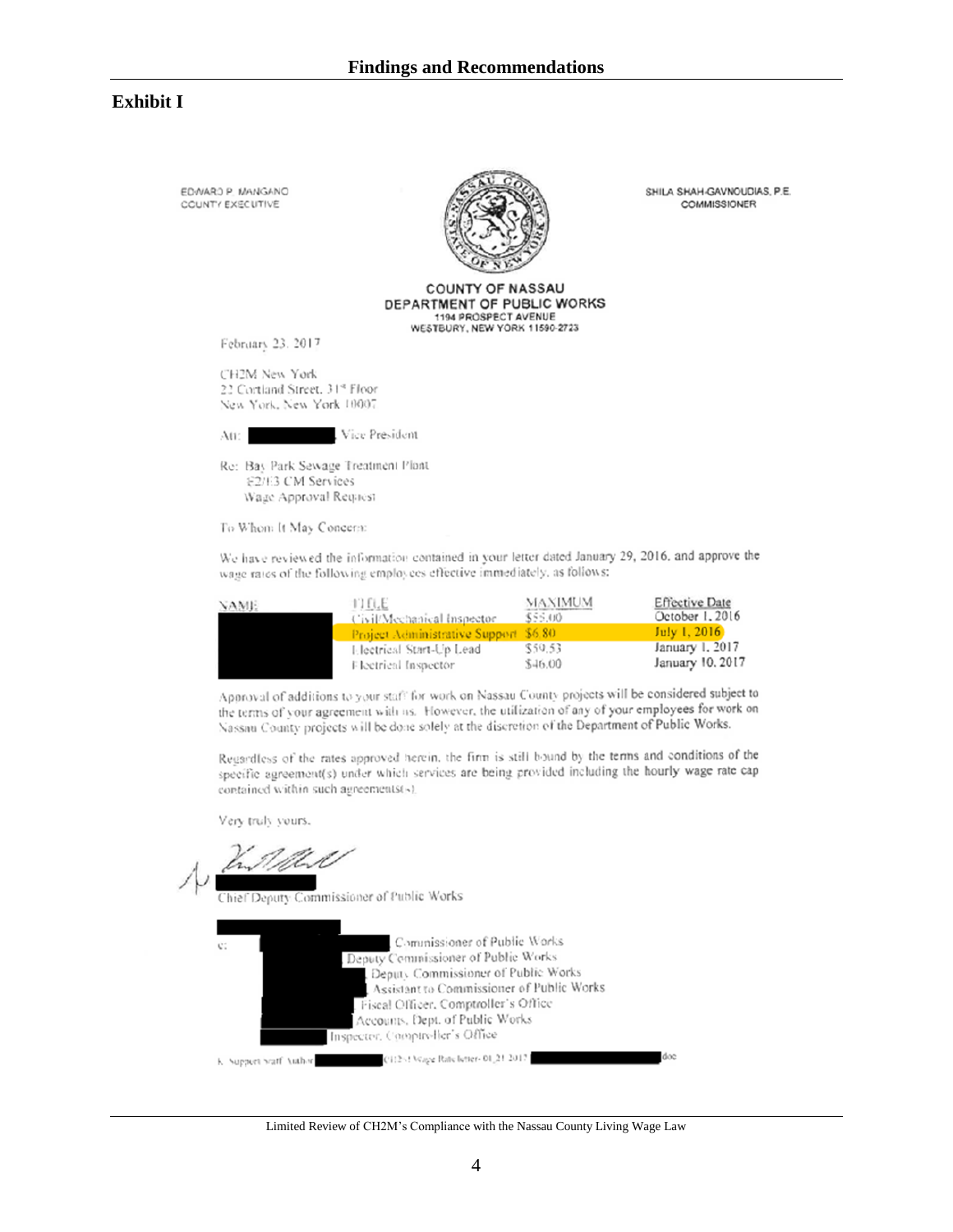#### **Exhibit II**

EDWARD P. MANGANO COUNTY EXECUTIVE



**COUNTY OF NASSAU** DEPARTMENT OF PUBLIC WORKS 1194 PROSPECT AVENUE WESTBURY, NEW YORK 11590-2723

November 17, 2016

CH2M New York 22 Cortland Street, 31<sup>g</sup> Floor New York, New York 10007

Att: Vice President

Re: Bay Park Sewage Treatment Plant E2/E3 CM Services Wage Approval Request

To Whom It May Concern:

We have reviewed the information contained in your letters dated October 13, 2016, and November 3, 2016, and approve the wage rates of the following employees effective as follows:

| <b>NAME</b> | TITLE                                 | <b>MAXIMUM</b> | <b>Effective Date</b> |
|-------------|---------------------------------------|----------------|-----------------------|
|             | Cost Estimator                        | \$25.96        | 9/1/2016              |
|             | Electrical Inspector                  | \$46.00        | 10/1/2016             |
|             | <b>Project Administrative Support</b> | \$11.65        | 7/1/2016              |
|             | Resident Engineer                     | \$74.52        | 9/1/2016              |
|             | Assistant Resident Engineer           | \$48.33        | 8/1/2016              |
|             | Cost Estimator Support                | \$22.12        | 11/1/2016             |
|             | Office Engineer                       | \$57.68        | 11/1/2016             |
|             | Project QC                            | \$49.86        | 8/1/2016              |
|             | Electrical Inspector                  | \$48.56        | 5/17/2016             |



Approval of additions to your staff for work on Nassau County projects will be considered subject to the terms of your agreement with us. However, the utilization of any of your employees for work on Nassau County projects will be done solely at the discretion of the Department of Public Works.

Regardless of the rates approved herein, the firm is still bound by the terms and conditions of the specific agreement(s) under which services are being provided including the hourly wage rate cap contained within such agreements(s).

Very truly yours,

Chief Deputy Commissioner of Public Works

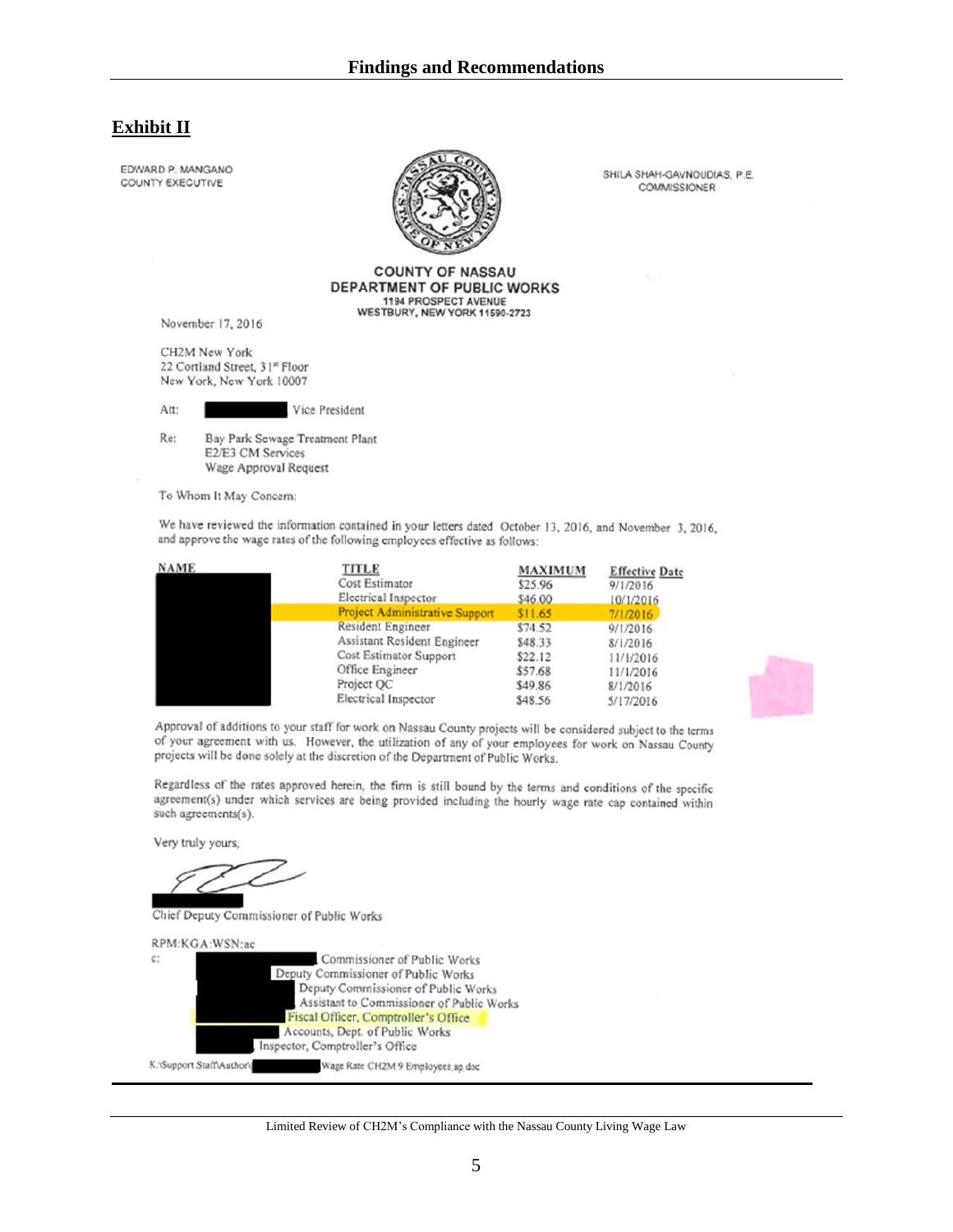#### <span id="page-9-0"></span>**CH2M's Response - Received November 28, 2017**



Mary Kay Monville<br>Corporate Counsel

CH2M<br>9191 S. Jamaica Street Englewood, CO 80112<br>T +1 720 286-0253 Mary monvilla@ch2m.com<br>www.ch2m.com

VIA EMAIL AND U.S. MAIL JoAnn F. Greene **Director of Field Audit** OFFICE OF THE COMPTROLLER 240 Old Country Road Mineola, New York 11501

RE: Nassau County Review of CH2M Hill Engineering Compilance with the Nassau County Living Wage Law

Dear Ms. Greene,

Please accept this letter as CH2M Hill's formal response to Nassau County's findings following the limited compliance review which were provided to CH2M HIII by letter dated October 30, 2017. This letter is also a formal follow up to my email dated November 1, 2017. As recommended in the October 30, 2017 letter, CH2M Hill will make the recommended payments to our two employees, and will provide documentation when completed. Payment to the employees will be made in their next monthly payroll payment, and we will provide you proof of the payments once they have been made.

Thank you, and please feel free to contact me if you have any questions or concerns.

Regards,

ーム

Mary Kay Monville Corporate Counsel

Cc: Brian Gackstatter, via email only

alt. Nulla adplacing cong<br>quis risus sit amet leo elei leonest Ipeum, a accumente r. Dula ut dolor metus. Done .<br>Next tristique, Morté nec sem risus, Conec facilists lacreet içe.<br>tempus, Conec nec fells odo, a bisndit nuta. Praesent nuta ; ou. Nunc alt as at dia  $m =$ 

*Auditor's Follow-Up Comment* 

*We concur with CH2M's intention to make the payments to the two employees and provide proof of payment to the Nassau County Comptroller's Office.*